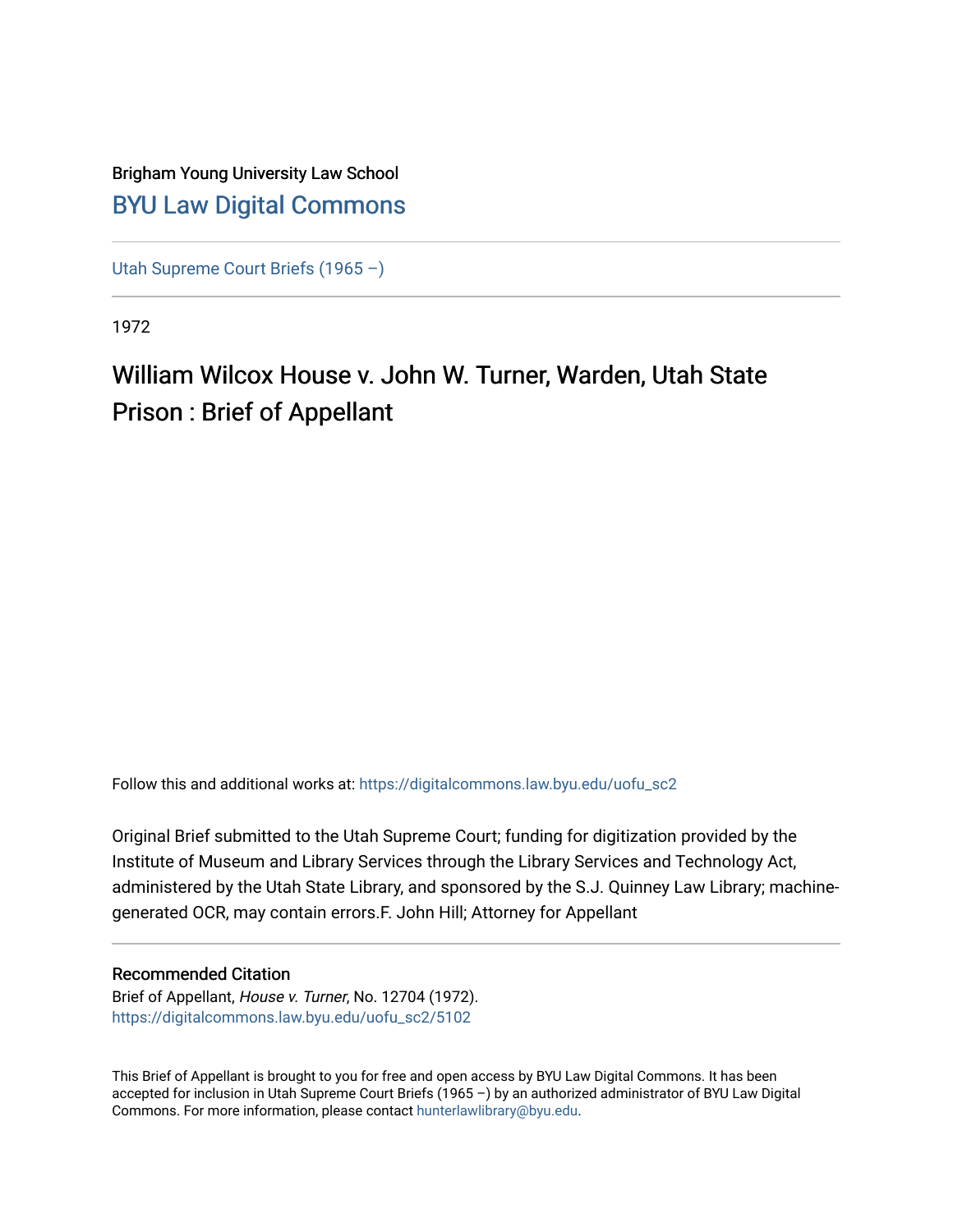# In The Supreme Con of the State of Ufa

WILLIAM WILCOX HOUSE.

Plaintiff-Appell

**JOHN W. TURNER, WARDEN** UTAH STATE PRISON.

Defendant-Reti

#### OF AN **BRIEF**

Appeal from the judgment District Court, Salt Lalos C Honorable Ernest F. Baldwi

## VERNON B. ROMNEY

Attorney General, State of

**State Capitol** Salt Lake City, Utah

**Attorney for Respondent** 

**THE HIGHLANDS**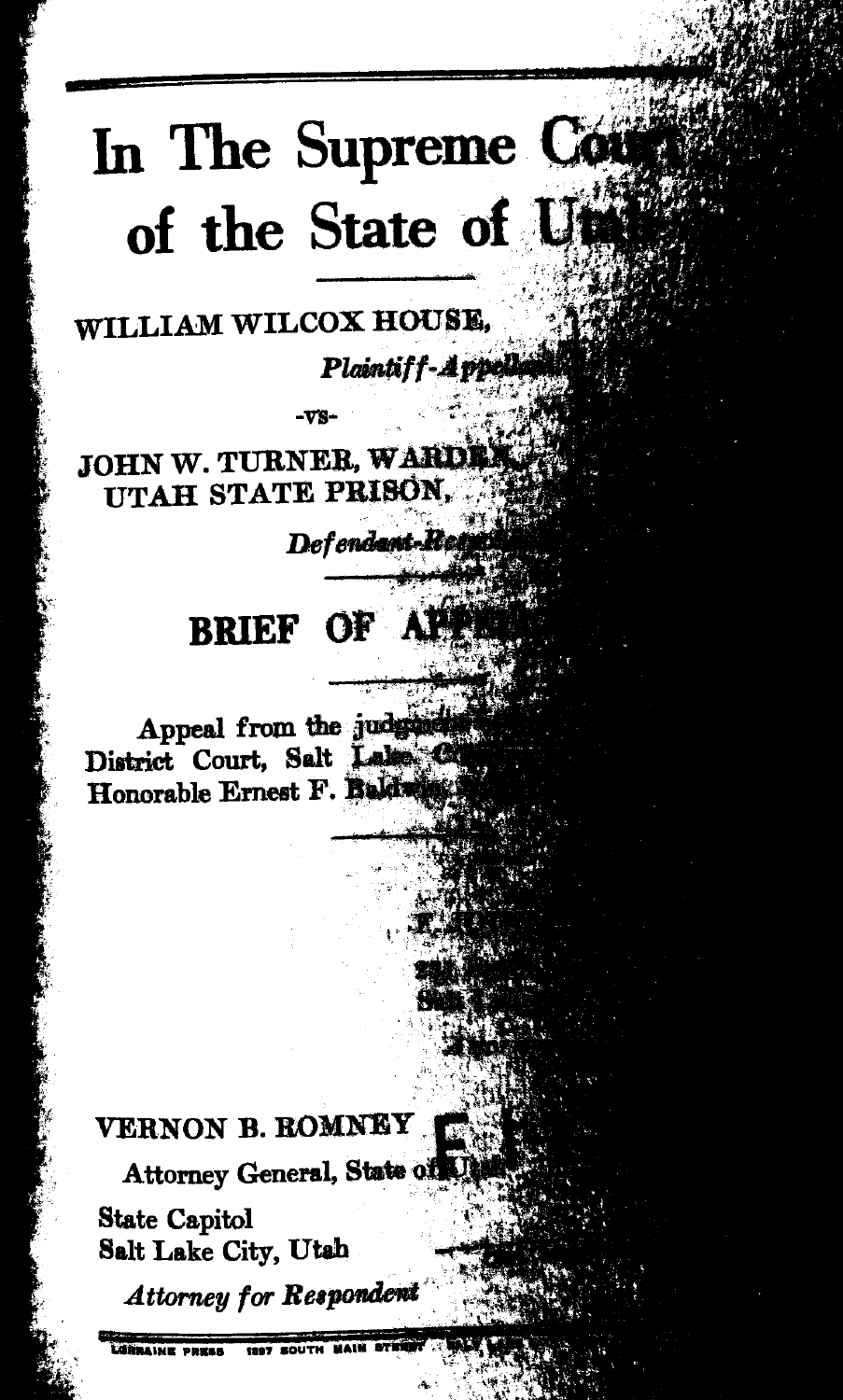## TABLE OF CONTENTS

| STATEMENT OF THE NATURE                                         |                  |
|-----------------------------------------------------------------|------------------|
|                                                                 | $\mathbf{1}$     |
| DISPOSITION IN LOWER COURT                                      | $\mathbf{1}$     |
|                                                                 | $\overline{2}$   |
|                                                                 | $\overline{2}$   |
| <b>ARGUMENT</b>                                                 |                  |
|                                                                 | 8                |
| APPELLANT'S PLEA OF GUILTY<br>WAS NOT VOLUNTARILY EN-<br>TERED. |                  |
|                                                                 |                  |
| <b>CASES CITED</b>                                              |                  |
| Brady v. United States, 397 U.S. 742 (1970)                     | 3                |
| Lassiter v. Turner, 423 F.2d 897 (1970)                         | $\boldsymbol{4}$ |
| OTHER AUTHORITIES CITED                                         |                  |
|                                                                 |                  |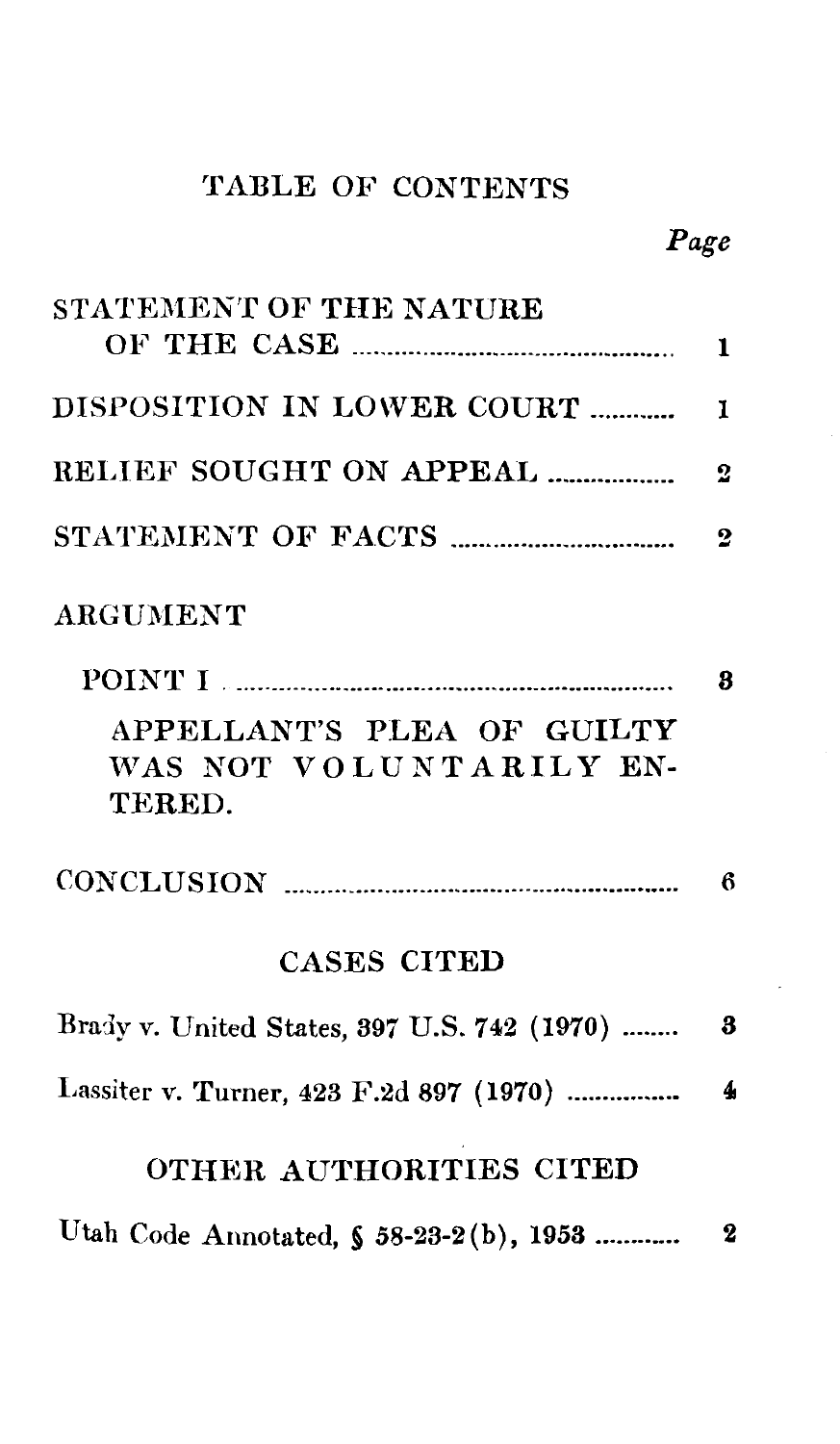# **In The Supreme Court of the State of Utah**

## WILLIAM WILCOX HOUSE,

*Plaintiff-Appellant,* 

-vs-

JOHN W. TURNER, WARDEN, UTAH STATE PRISON,

Case No. 12704

*Def enilant-R espondent.* 

## BRIEF OF APPELLANT

## STATEMENT OF THE NATURE OF THE CASE

The appellant, William Wilcox House, appeals from a decision of the Third Judicial District Court denying his release from the Utah State Prison upon a Petition for a Writ of Habeas Corpus.

### DISPOSITION IN LOWER COURT

On September 3, 1971, William Wilcox House filed a petition for a writ of habeas corpus in the Third Judicial District Court, Salt Lake County, State of Utah alleging that his commitment to the Utah State Prison was invalid. The matter came on for hearing on October 21, 1971 before the Honorable Ernest F. Bald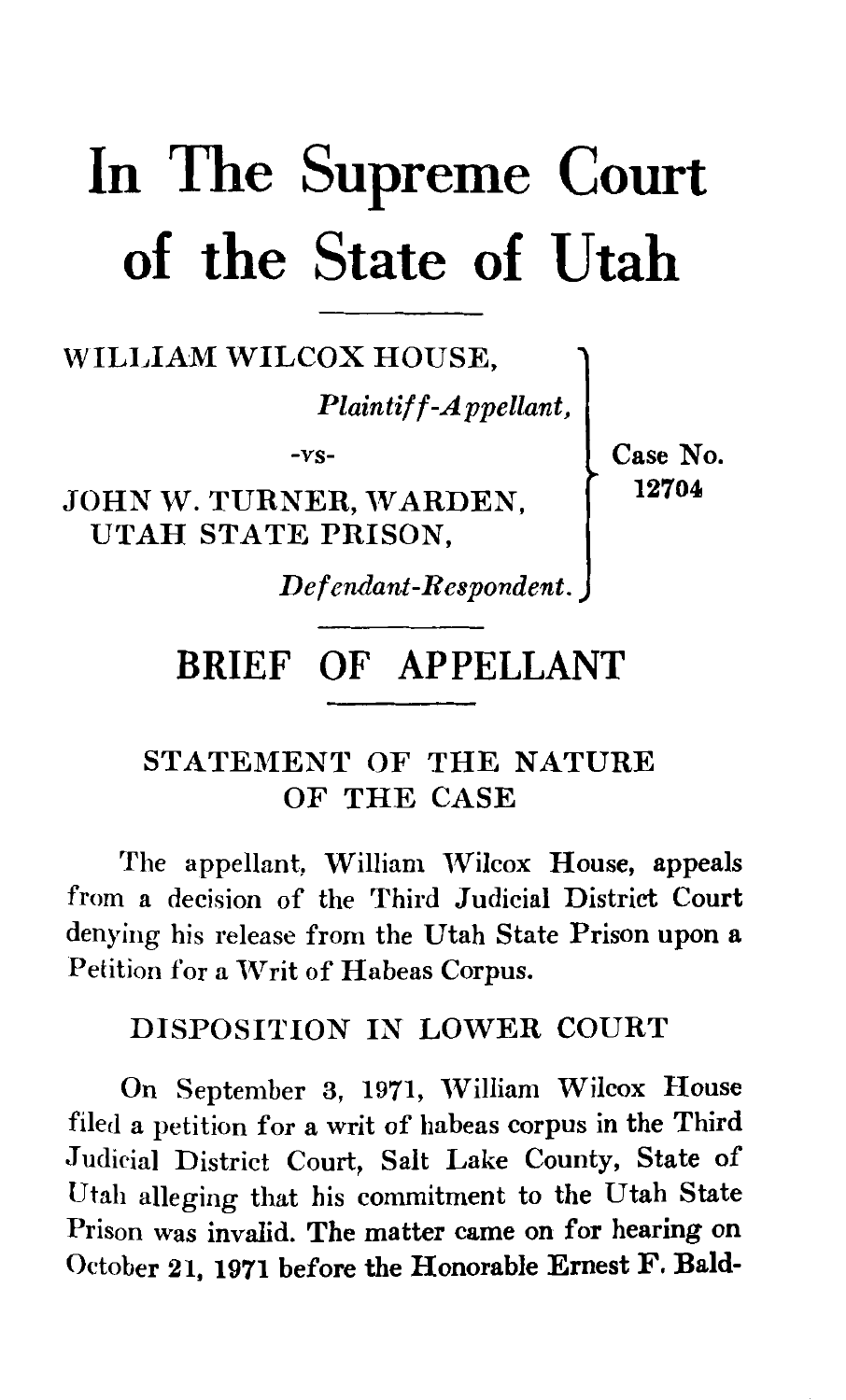win who denied the petition on the same date.

#### RELIEF SOUGHT ON APPEAL

Appellant, William Wilcox House, seeks the reversal of the judgment and order of the court below.

### STATEMENT OF FACTS

On June 21, 1971 in the Third Judicial District Court, in and for Salt Lake County, State of Utah, be· fore the Honorable Joseph G. Jeppson, appellant plead guilty to the charge of possession for sale of a stimu· lant drug as contained in the information numbered 23084. On October 21, 1971, in the same district, a peti· tion for writ of habeas corpus, numbered 201219, was heard and denied by the Honorable Ernest F. Baldwin. (References from the trial transcript will be referred to as "T", and references to the IIabeas Corpus hearing will be referred to as "H" hereafter.)

Appellant was arrested on December 19, 1970, and was charged with the offense of sale of a stimulant drug in violation of 58-33-2 (b), Utah Code Annotated, (1953). Appellant testified that when he appeared at the court house for his preliminary hearing in the latter part of March or prior to the first of June  $(H. 32)$ Deputy Gee, of the Salt Lake County Sheriff Office, placed appellant under arrest on another charge and in· formed him in the presence of his attorney, Mr. John Russell, that more charges were going to be filed until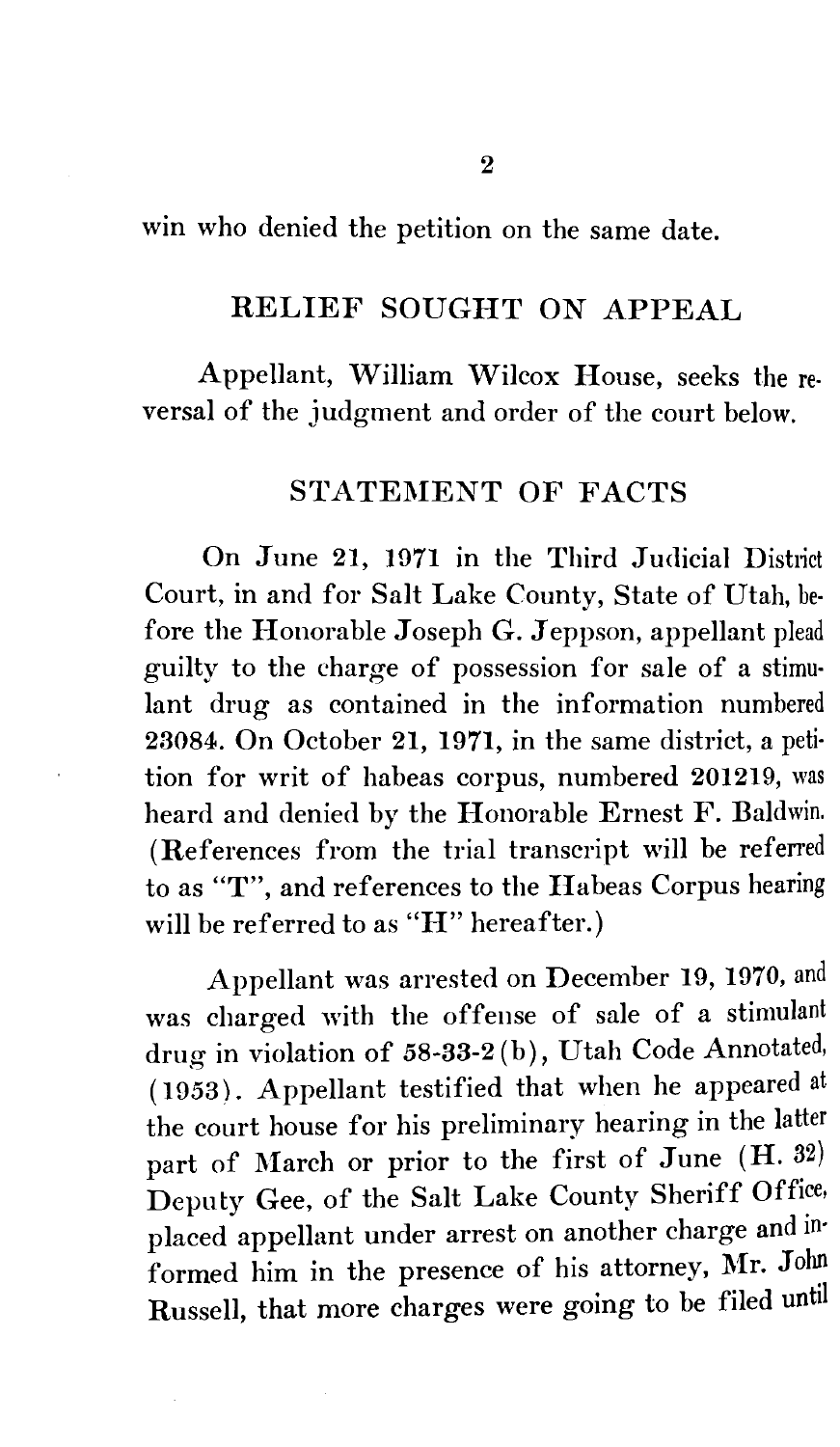he was convicted and placed in prison. (H. 32-33) Appellant also testified that he had other conversations with Deputy Gee (H. 33) and that he was informed that Deputy Gee would continue filing charges if appellant did not plead guilty. (H. 36) Although the hearing record is not clear as to dates involving various conversations and events, the record does disclose that additional charges were filed, ( H. 31) and the Salt Lake City Clerk's Office records show that an additional complaint was issued on March 19, 1971 for the offense of sale of a stimulant drug. Mr. House testified that he knew he could not afford to keep going to trial and making bond on the new charges, even though he knew he was not guilty of the offenses charged. (H. 43) Appellant appeared with counsel Norman Wade on the date set for trial, June 21, 1971, and entered a plea of guilty to the offense of possession for sale of a stimulant drug.  $(T, 7)$ 

#### POINT I

## APPELLANT'S PLEA OF GUILTY WAS NOT VOLUNTARILY ENTERED.

Appellant contends that his plea of guilty that was eventually entered was not voluntary in that it was obtained by the use of threats and pressures directed against him in violation of his constitutional rights and standurds established by judicial decision.

In *Brady v. United States,* 397 U.S. 742 (1970), the United States Supreme Court, although it affirmed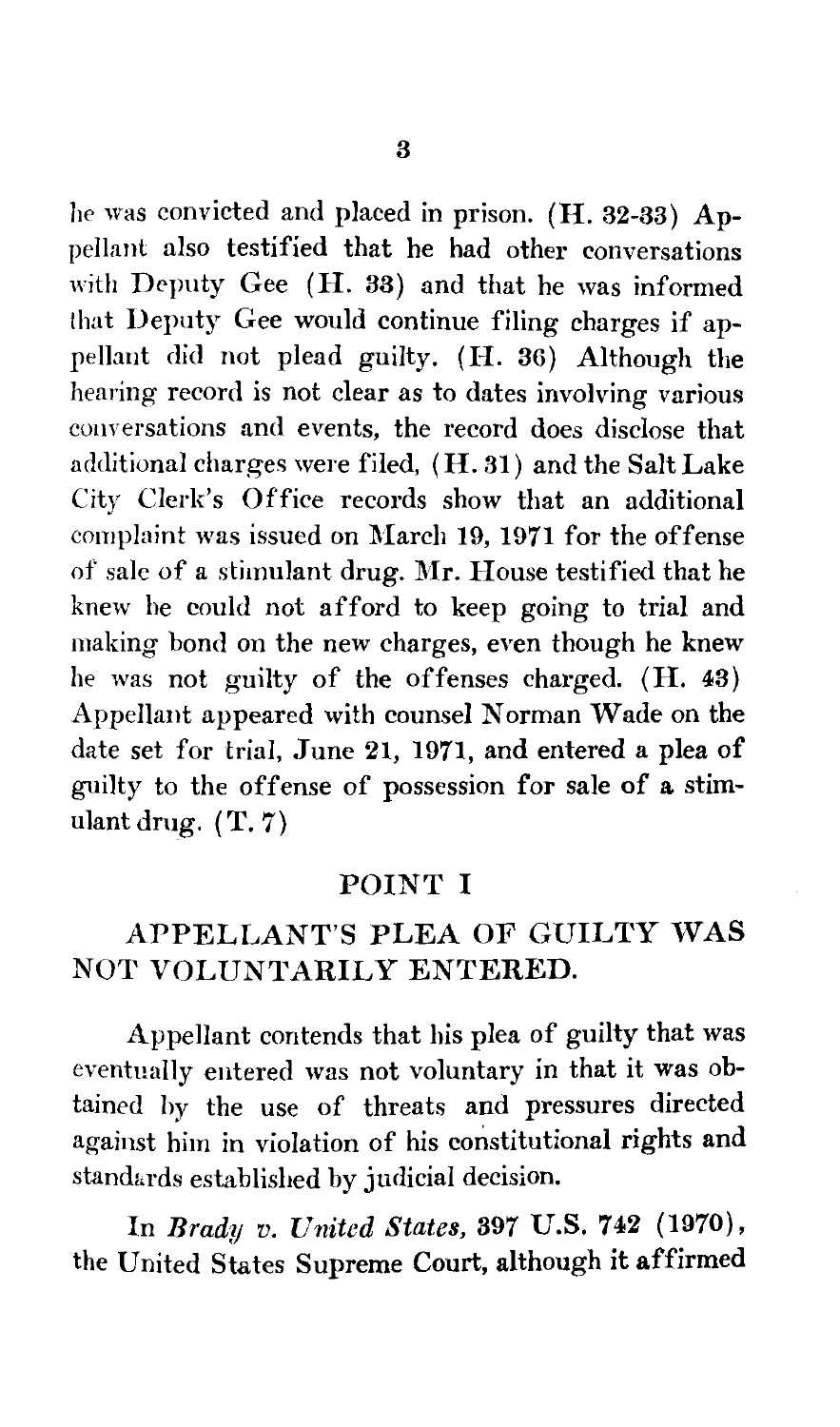the lower court in denying relief, did set forth a standard to determine whether a plea is voluntary when the court said:

The standard as to the voluntariness of guilty pleas must be essentially that defined by Judge Tuttle of the Court of Appeals for the Fifth Circuit:

"[A] plea of guilty entered by one fully aware of the direct consequences, including the actual value of any commitments made to him by the court, prosecutor, or his own counsel, must stand trial unless induced by threats (or promises to discontinue improper harassment), misrepresentation (including unfulfilled or unfulfillable promises) or perhaps promises that are by their nature improper as having no proper relationship to the prosecutor's business. (e.g. bribes). [Citation] 25 L.Ed.2d at 760.

In *Lassiter v. Turner,* 423 F.2d 897 (1970), the United States Comt of Appeals for the Fourth Circuit recognized that the promises or threats which deprive a plea of its voluntary character may not be in the form of threats to do physical harm, but rather they may be more subtle in character. In that case the defendant was induced to enter a plea of guilty to a lessor included of· fense because of a statement by the prosecutor that he was considering reinstating a charge that had been nolle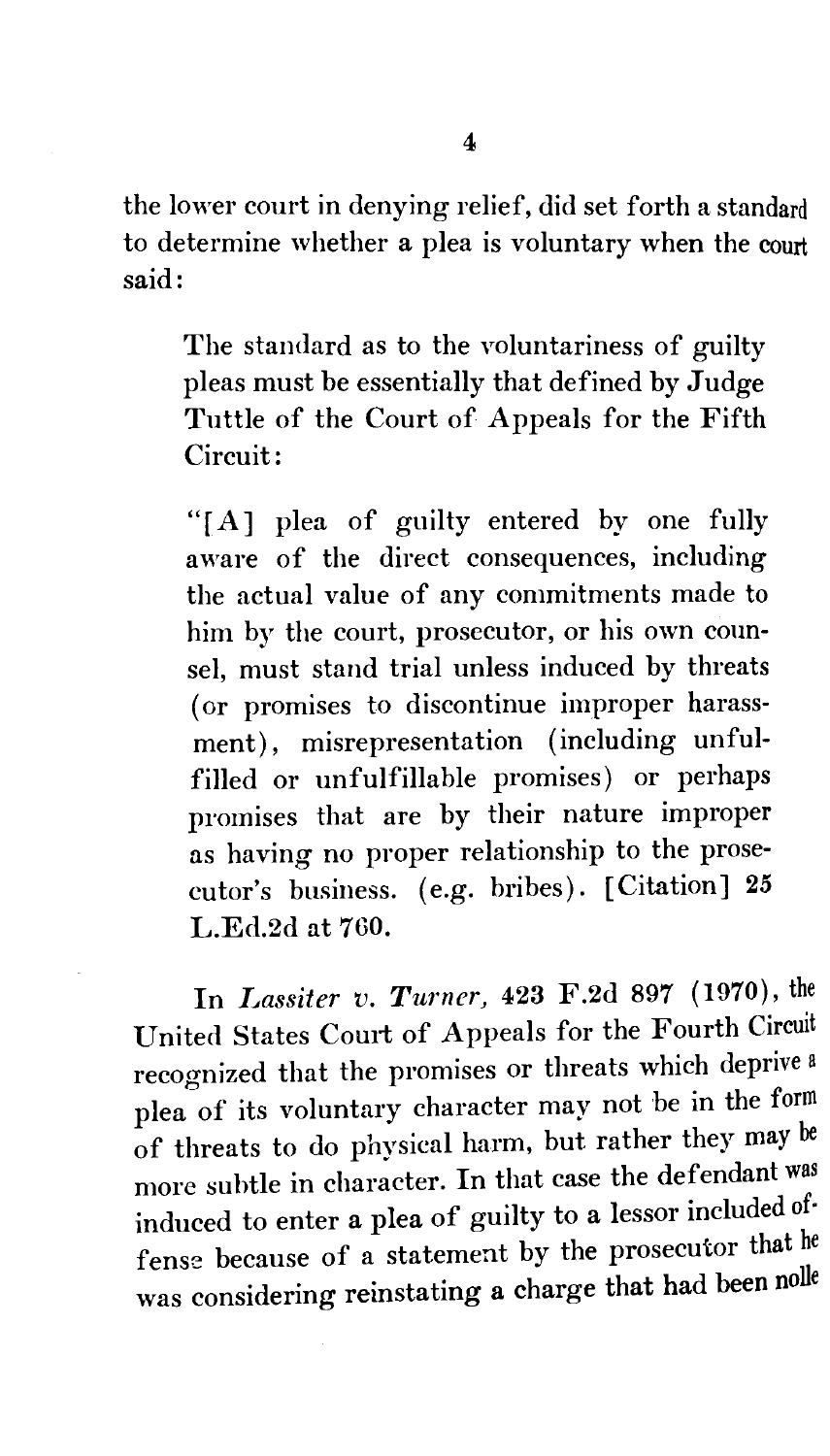prossed at defendant's original trial some five years earlier. The court held that the plea was involuntary since it was induced by a threat to revive a prosecution which could not be revived, even though the prosecutor was also unaware of its forbidden character, since the defendant would have been denied the right to a speedy trial. In discussing the process of plea bargaining the court recognized its propriety, but also noted its dangers at page 900:

... In addition to other safeguards which limit the character of the negotiations and subsequent agreements, on overriding constitutional limitation is that the plea must not have been induced by promises or threats which deprive it of the character of a volun $t$ ary act....

Appellant does not contend that the state may not legitimately issue new complaints where the evidence and ethical considerations justify issuance. Neither is it appellant's position that plea bargaining is not a proper function of our judicial system. However, Petitioner does maintain that the threats made by Deputy Gee that new charges would be filed until a conviction was obtained, unless Mr. House were to enter a plea of guilty, were designed and intended to extract a plea and did in fact accomplish that result, thus depriving that plea of its voluntary character. Therefore, the judgment of the lower court must be reversed.